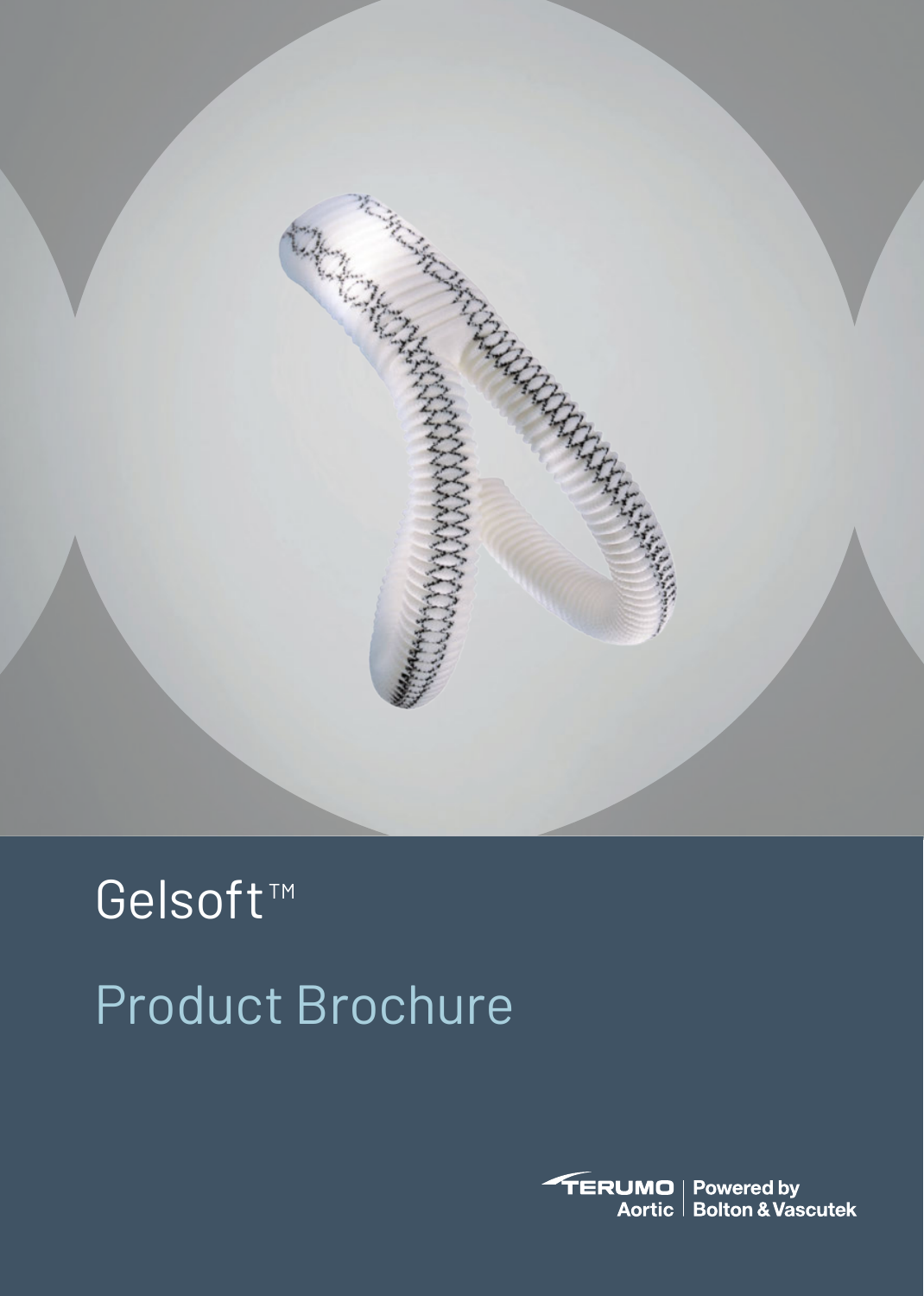## Gelsoft<sup>™</sup> Vascular Prostheses

- Unique hydrolysable gelatin impregnation
- Superior handling
- Reduced thrombogenicity
- Excellent tissue incorporation
- Indicated for abdominal, peripheral and extra-anatomical vascular surgery

## Straights **Bifurcates**

| BORE<br><b>SIZE</b><br>mm | USABLE<br>LENGTH<br>cm | CATALOGUE<br>NUMBER |  |
|---------------------------|------------------------|---------------------|--|
| 6                         | 15                     | 631506              |  |
| 6                         | 30                     | 633006              |  |
| 6                         | 40                     | 634006              |  |
| 6                         | 60                     | 636006              |  |
| 7                         | 15                     | 631507              |  |
| 7                         | 30                     | 633007              |  |
| 7                         | 60                     | 636007              |  |
| 8                         | 15                     | 631508              |  |
| 8                         | 30                     | 633008              |  |
| $\overline{8}$            | 40                     | 634008              |  |
| 8                         | 60                     | 636008              |  |
| 10                        | 15                     | 631510              |  |
| 10                        | 30                     | 633010              |  |
| 10                        | 60                     | 636010              |  |
| 12                        | 15                     | 631512              |  |
| 12                        | 30                     | 633012              |  |
| $\overline{12}$           | 60                     | 636012              |  |
| 14                        | 15                     | 631514              |  |
| 14                        | 30                     | 633014              |  |
| 14                        | 60                     | 636014              |  |
| 16                        | 15                     | 631516              |  |
| 16                        | 30                     | 633016              |  |
| 16                        | 60                     | 636016              |  |
| 18                        | 12.5                   | 631218              |  |
| 18                        | 25                     | 632518              |  |
| 18                        | 50                     | 635018              |  |
| 20                        | 12.5                   | 631220              |  |
| 20                        | 25                     | 632520              |  |
| 20                        | 50                     | 635020              |  |
| 22                        | 12.5                   | 631222              |  |
| $\overline{22}$           | 25                     | 632522              |  |
| 22                        | 50                     | 635022              |  |
| 24                        | 12.5                   | 631224              |  |
| 24                        | 25                     | 632524              |  |
| 24                        | 50                     | 635024              |  |

| <b>BORE</b><br><b>SIZE</b><br>mm | USABLE<br>LENGTH<br>cm | CATAL OGUE<br>NUMBER |
|----------------------------------|------------------------|----------------------|
| $12 \times 6$                    | 45                     | 631206               |
| $12 \times 7$                    | 45                     | 631207               |
| $14 \times 7$                    | 45                     | 631407               |
| $14 \times 8$                    | 45                     | 631408               |
| $16 \times 8$                    | 45                     | 631608               |
| $16 \times 9$                    | 45                     | 631609               |
| $18 \times 9$                    | 45                     | 631809               |
| $18 \times 10$                   | 45                     | 631810               |
| $20 \times 10$                   | 45                     | 632010               |
| $20 \times 11$                   | 45                     | 632011               |
| $22 \times 11$                   | 45                     | 632211               |
| $24 \times 12$                   | 45                     | 632412               |

## Cardiovascular Patches

| <b>SIZE</b><br>cm | CATALOGUE<br><b>NUMBER</b> |  |
|-------------------|----------------------------|--|
| $5 \times 1.5$    | 960501                     |  |
| $6 \times 3$      | 960603                     |  |
| $7 \times 1.5$    | 960701                     |  |
| $8 \times 4$      | 960804                     |  |
| $10 \times 1.5$   | 961001                     |  |
| $12 \times 4$     | 961204                     |  |
| $12 \times 8$     | 961208                     |  |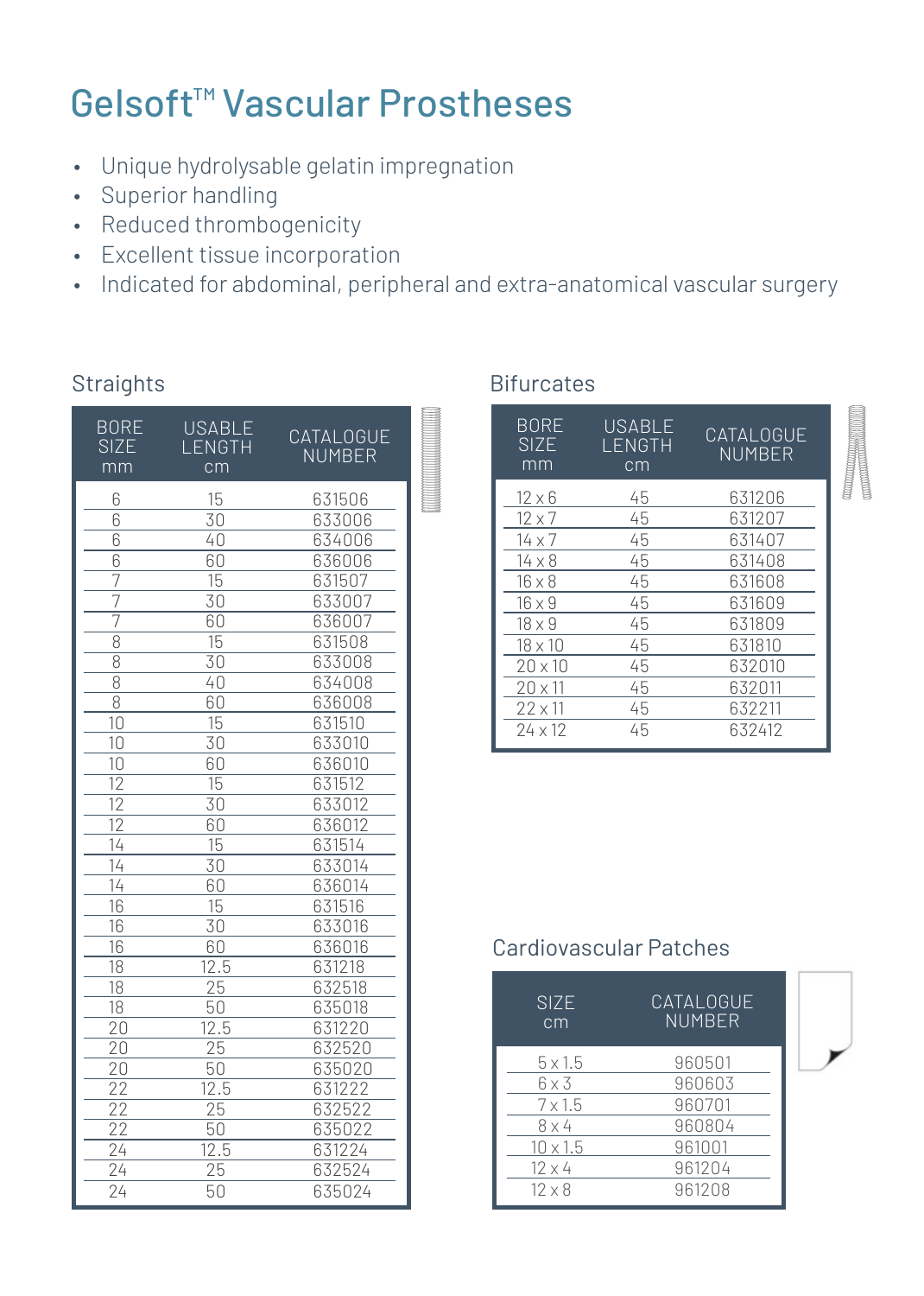# Axillo-Femoral Straights ERS Straights (Peelable support)

| <b>BORE</b><br>SI <sub>7</sub> F<br>mm | USABLE<br>LENGTH<br>cm | CAT NO. |
|----------------------------------------|------------------------|---------|
|                                        | 100                    | 640008  |
| 10                                     | 100                    | 640010  |

|                            | .                             |                                  |                   |
|----------------------------|-------------------------------|----------------------------------|-------------------|
| <b>BORE</b><br>SIZE.<br>mm | <b>USABLE</b><br>LENGTH<br>cm | <b>SUPPORTED</b><br>LENGTH<br>cm | <b>CAT</b><br>NO. |
|                            | 75                            | 60                               | 670006            |
|                            | 75                            | 60                               | 670008            |
|                            | 100                           | 85                               | 680008            |
| 10                         | 75                            | 60                               | 670010            |
| 10                         | 100                           | 85                               | 680010            |



**ANG ANG PANGHANG ANG PANGHANG ANG PANGHANG ANG PANGHANG ANG PANGHANG ANG PANGHANG ANG PANGHANG ANG PANGHANG AN** 

## ERS Equi-Flo<sup>™</sup>

ì Axillo-Bifemoral Bifurcates with extended support

| SI <sub>7</sub> F<br>mm | BORE USABLE<br>LENGTH<br>cm | SUPPORTED<br>LENGTH<br>cm | CAT<br>N <sub>O</sub> |
|-------------------------|-----------------------------|---------------------------|-----------------------|
| $8 \times 7$            | $90 \times 40$              | $35 \times 25 \times 7$   | 690807A               |
| $10 \times 8$           | $90 \times 40$              | $35 \times 25 \times 7$   | 691008A               |

## ERS Axillo Bifemorals

 USABLE LENGTH cm

ERS Femoro-Femorals

 BORE SIZE mm

i 90° angle with 60cm branch

| <b>BORE</b><br><b>SIZE</b><br>mm | <b>USABLE</b><br>LENGTH<br>cm | SUPPORTED<br>LENGTH<br>cm | CAT<br>$N()$ . |
|----------------------------------|-------------------------------|---------------------------|----------------|
| $8 \times 8$                     | $100 \times 60$               | 40                        | 690808         |
| $10 \times 10$                   | $100 \times 60$               | 4Π                        | 691010         |

6 30 10 673006<br>8 30 10 673008

 SUPPORTED LENGTH cm

6 40 20 674006

673008

CAT NO.

L

**Milliani** 

 $\overline{a}$ 

674008

## Axillo Bifemorals

90° angle with 60cm branch

| 90° angle with 60cm branch       |                               |                   |
|----------------------------------|-------------------------------|-------------------|
| <b>BORE</b><br><b>SIZE</b><br>mm | <b>USABLE</b><br>LENGTH<br>cm | <b>CAT</b><br>NO. |
| $8 \times 8$                     | 100 x 60 Right Branch         | 650808            |
| $8 \times 8$                     | 100 x 60 Left Branch          | 660808            |
| $10 \times 10$                   | 100 x 60 Right Branch         | 651010            |
| $10 \times 10$                   | 100 x 60 Left Branch          | 661010            |
| $10 \times 8$                    | 100 x 60 Right Branch         | 651008            |
| $10 \times 8$                    | 100 x 60 Left Branch          | 661008            |